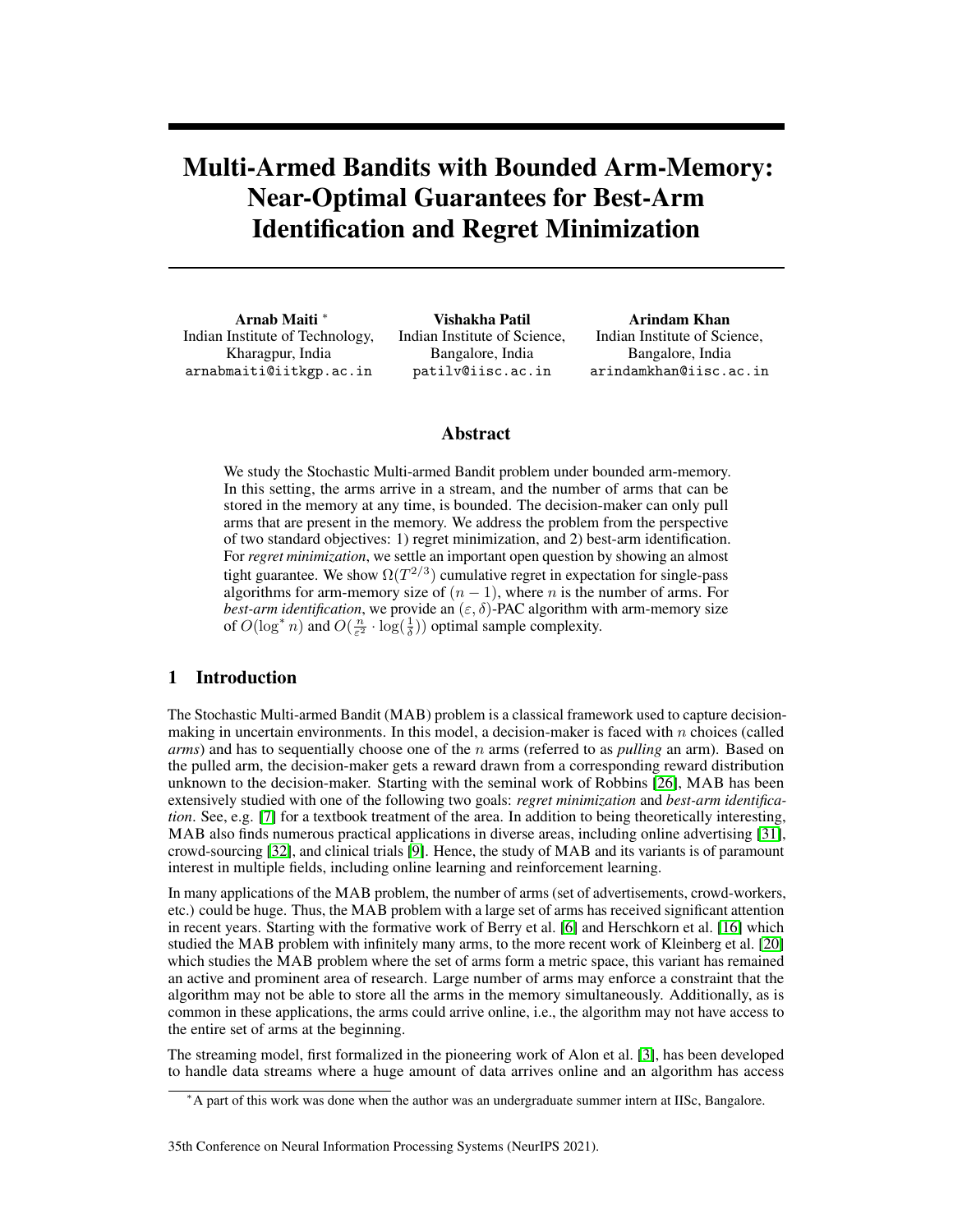to only a limited amount of memory. We refer the readers to [\[23,](#page-11-3) [2\]](#page-10-6) for a detailed survey of streaming algorithms. With the ever-increasing amount of data available to any machine learning (ML) algorithm, several salient areas of ML are being studied under streaming constraints; e.g., active learning [\[35,](#page-11-4) [29\]](#page-11-5), lifelong learning [\[33\]](#page-11-6), and identifying correlations in multivariate data [\[11\]](#page-10-7) (see the recent survey by Gomes et al. [\[15\]](#page-10-8) for further discussions).

In this work, we study the classical stochastic MAB problem under streaming constraints. This model has recently been studied in [\[27,](#page-11-7) [21,](#page-11-8) [4\]](#page-10-9). In particular, we study a setting where we are given a set of n arms arriving one-by-one, and an algorithm can store only a fixed number of arms  $m < n$  in the memory. The set of arms stored in the memory is known as arm-memory and  $m$  denotes the upper bound on the number of arms that can be stored in the memory at any time step. In this model, at any time step an arm not in the current arm-memory can not be pulled. Further, for any arm currently not in the arm-memory, we assume we do not know anything about the reward statistics corresponding to that arm until that arm is read into arm-memory and subsequently pulled. Note that the classical MAB algorithms such as UCB1 [\[5\]](#page-10-10) and Thompson Sampling [\[30\]](#page-11-9) for regret minimization, and Median-Elimination [\[13\]](#page-10-11) for best-arm identification are not suited for this streaming setting as they require all arms to be present in the arm-memory at the start of the algorithm. Our goal is to study the interplay between *arm-memory size* vs. *expected regret* and *arm-memory size* vs. *sample complexity*, respectively.

An algorithm for our setting works as follows: at any time step  $t$ , the algorithm can only pull an arm that is currently in arm-memory and update its reward statistics. Then, the algorithm may choose to discard some of the arms that are currently in the arm-memory and read new arms into the arm-memory before proceeding to the next time-step to pull an arm from the arm-memory. In streaming terminology, algorithms that can not read back an arm into the arm-memory that was previously discarded from the arm-memory, are called *single-pass* or *one-pass* algorithms. On the other hand, algorithms that are allowed to read back an arm into the arm-memory that was previously discarded from the arm-memory, are called *multi-pass* algorithms. We note that our algorithms are designed for the more challenging single-pass setting, which has also been the focus of other prominent areas in machine learning, for example, Rai et al. [\[25\]](#page-11-10) focus on designing one-pass SVMs when the data arrives in a stream, whereas Carvalho and Cohen [\[8\]](#page-10-12) design single-pass algorithms for online learning.

#### 1.1 Our Contribution

We study MAB under *bounded arm-memory*, where n arms arrive in a stream and at most  $m < n$ arms can be stored in the arm-memory at any time. We study the trade-off between arm-memory size vs. expected regret, and arm-memory size vs. sample complexity.

Regret minimization: Our first result, in Section [3,](#page-4-0) settles an open question stated in both [\[21\]](#page-11-8) and [\[27\]](#page-11-7) pertaining to the lower bound on the expected cumulative regret in this model. Using information-theoretic machinery related to KL-divergence, we show that any single-pass algorithm in this model will incur an expected regret of  $\Omega(n^{1/3} \cdot T^{2/3}/m^{7/3})$ . Interestingly, this result holds for any  $m < n$ , which shows that even if the algorithm is allowed to store  $n - 1$  arms in the arm-memory at any time, we cannot hope to obtain a better regret guarantee in terms of  $T$ . This lower bound almost matches with the  $\tilde{O}(n^{1/3}T^{2/3})$  bound on the expected cumulative regret, obtained by the standard uniform-exploration algorithm where we store  $m = 2$  arms. We note here that the uniformexploration algorithm with  $m = 2$  can be trivially extended to an algorithm that stores  $m > 2$  arms in the memory and achieves a regret guarantee that matches the lower bound by storing the 2 arms required by the uniform-exploration algorithm and filling the remaining  $m - 2$  sized arm-memory with arbitrary arms that would have otherwise been discarded. Since this is already optimal for the single-pass setting, we cannot hope to get a better regret guarantee in terms of  $T$ , even if we store  $n-1$  arms in the memory. This shows an interesting dichotomy between  $m = n - 1$  and  $m = n$ ,  $n-1$  arms in the memory. This shows an interesting dichotomy between  $m = n-1$  and  $m = n$ , as one can obtain expected cumulative regret of  $\tilde{O}(\sqrt{nT})$  by standard UCB1 algorithm [\[5\]](#page-10-10), where we are allowed to store n arms. Our lower bound holds even when the arms arrive in a uniformly random sequence.

**Best-arm identification:** In Section [4,](#page-6-0) we propose an  $(\varepsilon, \delta)$ -PAC streaming algorithm that takes r as input and stores  $r + 1$  arms in the arm-memory at any time and has sample complexity  $O(\frac{n}{\epsilon^2})$ .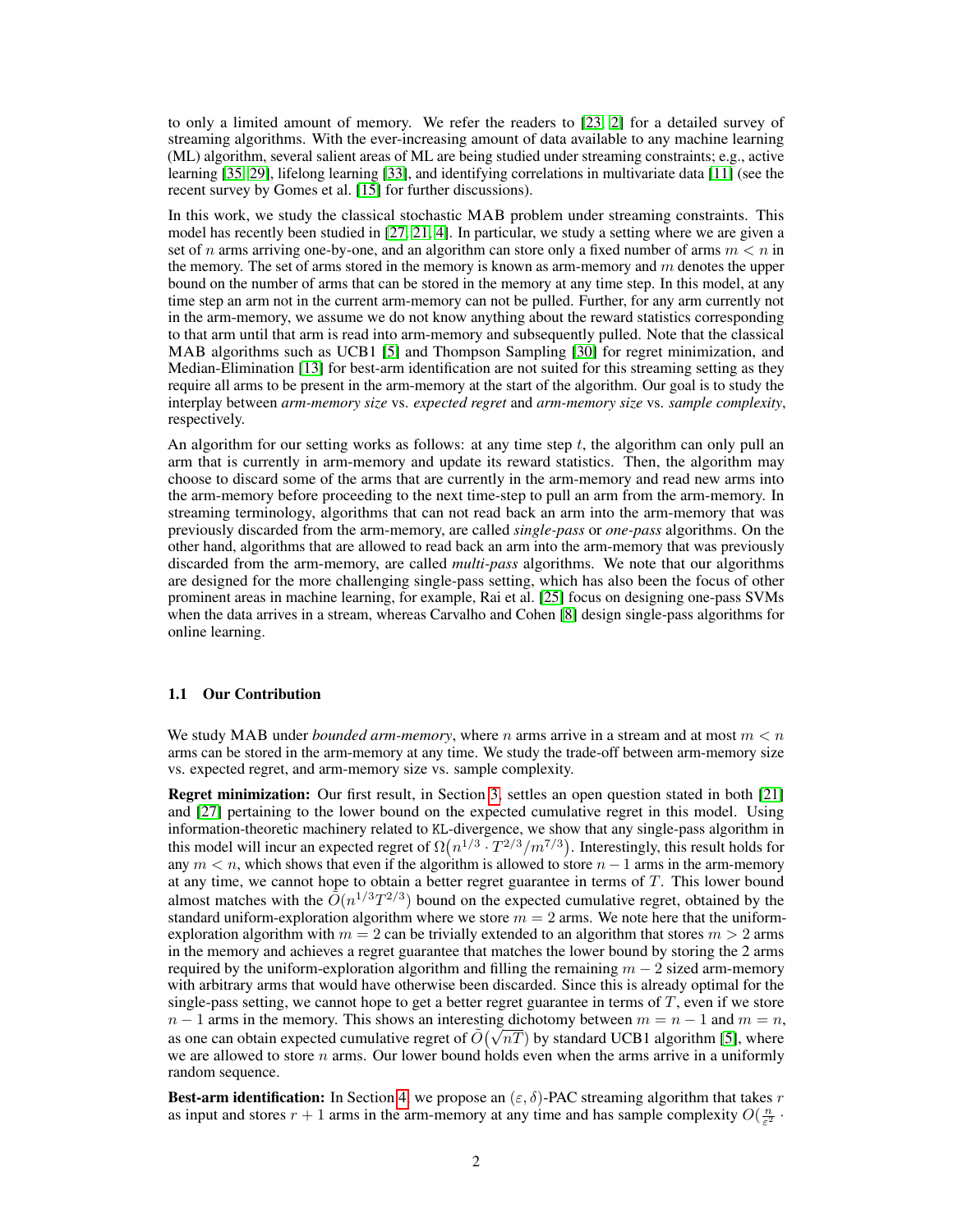$(\texttt{ilog}^{(r)}(n) + \ln(\frac{1}{\delta}))^2$  $(\texttt{ilog}^{(r)}(n) + \ln(\frac{1}{\delta}))^2$ . In particular, when  $r = \log^* n$ , our algorithm achieves the optimal worstcase sample complexity  $O\left(\frac{n}{\varepsilon^2} \log\left(\frac{1}{\delta}\right)\right)$  for any best-arm identification algorithm [\[13\]](#page-10-11).

This problem was also studied in recent STOC'20 paper by Assadi and Wang [\[4\]](#page-10-9) where they proposed an  $(\varepsilon, \delta)$ -PAC algorithm with optimal sample complexity and  $O(\log^* n)$  arm-memory size. However, we show that due to an error in their analysis, their claim is incorrect and their algorithm is *not*  $(\varepsilon, \delta)$ -PAC. In Appendix E, we construct a family of input instances for which their algorithm will output a non- $\varepsilon$ -best arm with probability significantly larger than  $\delta$ . In Section [4,](#page-6-0) we show that the special case of our algorithm (when  $r = \log^* n$ ) indeed provides the guarantee claimed in [\[4\]](#page-10-9).

#### 1.2 Related Work

In one of the earliest works on MAB with bounded arm-memory, Herschkorn et al. [\[16\]](#page-10-3) study the infinite-armed MAB problem where only a single arm is stored in the arm-memory at any time step and an arm that is once discarded from the arm-memory cannot be recalled. On the other hand, Cover [\[10\]](#page-10-13) studied a different variant of bounded memory where the algorithm can remember the rewards of only a finite number of samples for each arm in a two-armed bandit model. The work of Lu and Lu [\[22\]](#page-11-11) also studies this variant of bounded memory in the learning from experts setting, where the constraint is on the number of time steps for which the rewards can be stored by the algorithm and not on the number of arms.

More recently, Kalvit and Zeevi [\[18\]](#page-10-14) studied the infinite-armed bandit problem where each arm is associated with a *type*, and the number of types is finite. An algorithm knows the set of types but not the exact type of each arm. For this problem, they propose an algorithm that samples a finite number of arms and has  $O(\log T)$  expected cumulative regret. Further, de Heide et al. [\[12\]](#page-10-15) also study the infinite-armed bandit problem where there could be multiple optimal arms. They propose an algorithm and prove that it achieves  $O(\log T)$  expected regret by sampling  $O(\log T)$  number of arms. In our work, we focus on the finite-armed MAB problem with bounded arm-memory. Recently, the MAB problem where arms arrive in a stream and arm-memory is bounded, has been studied in both regret minimization and best-arm identification frameworks.

For the regret minimization problem in the stochastic MAB setting, Peköz [\[24\]](#page-11-12) showed that when  $m = 1$ , a single-pass algorithm can have linear regret unless the reward distributions of arms satisfy some additional conditions. Liau et al. [\[21\]](#page-11-8) and RoyChaudhuri and Kalyanakrishnan [\[27\]](#page-11-7) study the stochastic MAB problem with bounded arm-memory with the goal of minimizing the expected cumulative regret over  $T$  time steps. The algorithms in both these works are multi-pass algorithms whereas our work focusses on single-pass algorithms. Liau et al. [\[21\]](#page-11-8) propose an upper-confidence bound based algorithm with  $O(1)$  arm-memory size, which achieves an expected cumulative regret bound of  $O\left(\sum_{i\neq i^*} \log(\frac{\Delta_i}{\Delta}) \frac{\log T}{\Delta_i}\right)$ , which is within  $\log(\frac{\Delta_i}{\Delta})$  factor of the UCB1 regret bound [\[5\]](#page-10-10). Here  $\Delta$  is the gap parameter, i.e., the difference in the expected rewards of the best and the second-best arms, and  $\Delta_i$  is the difference in the expected rewards of the best arm and the *i*'th arm. However, they do not provide a worst-case regret bound for their algorithm, and hence, depending on the instance the regret of this algorithm may be very high. More precisely, if say  $\Delta_i$  is  $1/T^{2/3}$ , then the proven regret bound implies  $O(T^{2/3})$  expected cumulative regret. RoyChaudhuri and Kalyanakrishnan [\[27\]](#page-11-7) propose an algorithmic framework, which is given  $m$  as input and uses a MAB algorithm as a black-box. When the MAB algorithm used is UCB1, their algorithm achieves an expected regret of  $O(nm + n^{3/2}m\sqrt{T \log(T/nm)})$  using  $\Omega(\log T)$  passes. The recent work of Xu and Zhao [\[34\]](#page-11-13) also studies the regret minimization problem with bounded arm-memory constraints. However, they consider the setting with adversarial rewards and is different from the stochastic MAB setting studied in our paper.

Recently, Assadi and Wang [\[4\]](#page-10-9) studied the best-arm identification variant of this problem. First, they propose an algorithm for the best-coin identification problem (equivalent to MAB with Bernoulli reward distributions), which keeps exactly one extra coin in the memory at any time and has optimal sample complexity. They further extend their algorithm to the top- $k$  coins identification problem, which stores  $k$  coins in the memory and has optimal sample complexity. Crucially though, both algorithms assume that the gap parameter  $\Delta$  is known. Throughout our work, we deal with the case when  $\Delta$  is not known to the algorithm. Falahatgar et al. [\[14\]](#page-10-16) also study the best-arm identification

<span id="page-2-0"></span><sup>&</sup>lt;sup>2</sup>Here ilog<sup>(r)</sup> is iterated logarithm of order r (see Section [1.3\)](#page-3-0).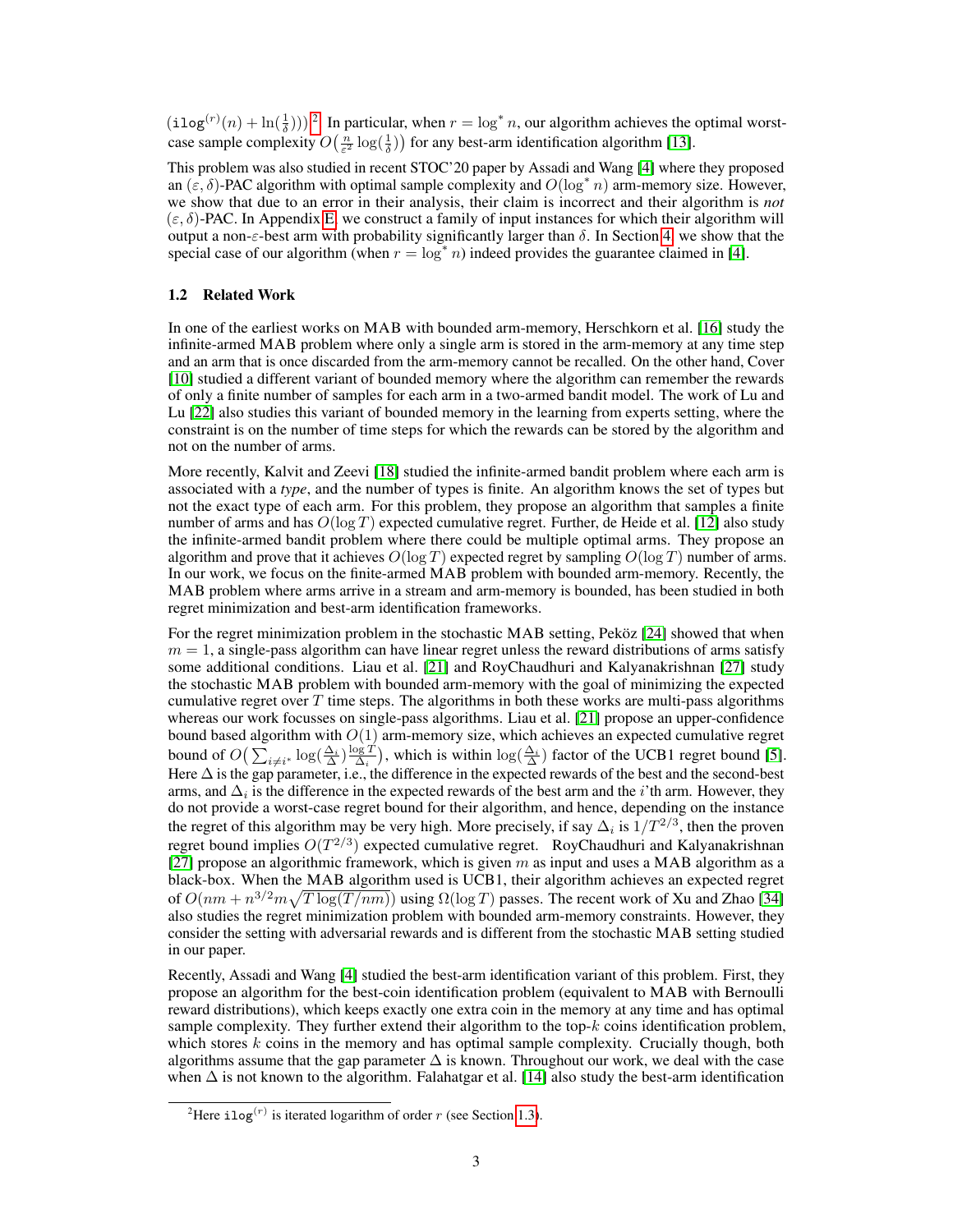problem with bounded arm-memory and provide an algorithm with  $O(1)$  arm-memory size. However, they only provide a high probability guarantee on the sample complexity while additionally assuming that the arms arrive in a uniformly random sequence. Note that unlike [\[14\]](#page-10-16), the sample complexity of our algorithm is independent of the rewards observed during the sampling, and we do not require the assumption that the arms need to arrive in a uniformly random sequence. In a recent independent work, Jin et al. [\[17\]](#page-10-17) proposed an  $\varepsilon$ -top-k arms identification algorithm with optimal sample complexity and arm-memory size of one. They also propose an algorithm that identifies the best-arm with high probability using arm-memory size equal to one, having optimal instance-dependent sample complexity, and using instance-dependent constant number of passes. We would like to note that their work provides high probability bounds on the sample complexity, whereas our work provides worst-case bounds on the same quantity.

#### <span id="page-3-0"></span>1.3 Notation

Let  $[k]$  (where  $k \in \mathbb{N}$ ) denote the set  $\{1, 2, \ldots, k\}$ . Let log denote the binary logarithm. For integers  $r \geq 0$ , and  $a \geq 1$ , ilog<sup>(r)</sup>(·) denotes the iterated logarithm of order r, i.e., ilog<sup>(r)</sup>(a) =  $\max\{\log(i\log^{(r-1)}(a)),1\}$  and  $i\log^{(0)}(a) = a$ . Hence,  $i\log^{(\log^* n)}(n) = 1$ . Let  $\mathbb{P}, \mathbb{E}$  denote probability and expectation, respectively.

### 2 Model and Problem Definition

An instance of the MAB problem is defined as a tuple  $\langle n,(D_i)_{i\in[n]},(\mu_i)_{i\in[n]}\rangle$  where n is the number of arms. A pull of arm<sub>i</sub> gives a reward in [0, 1] drawn from a distribution  $\mathcal{D}_i$  with mean  $\mu_i \in [0, 1]$ that is unknown to the decision-maker beforehand. We study MAB under *bounded arm-memory* setting where the arms arrive in a stream, and at any time-step, the algorithm can store only  $m < n$ arms in the arm-memory.

In a single-pass algorithm, every arm arrives only once and it can't be read back into the arm-memory after it is discarded from the arm-memory. When an arm is read into the arm-memory, its reward statistics get initialized to zero and are updated whenever the arm is pulled until it is discarded from the arm-memory. As we consider single-pass algorithms, our results hold even for a more general model where we do not enforce any restriction on the number of arms for which we can store the arm-statistics. We only impose a condition that at any time step the pulled arm can only be chosen from the set of  $m$  arms present in the arm-memory. We cannot pull an arm if the arm is not present in the arm-memory. Next, we formalize the notions of regret minimization and best-arm identification.

The regret of a MAB algorithm can be thought of as the loss suffered by it due to not knowing the reward distributions of the arms beforehand. Let  $i^* = \arg \max_{i \in [n]} \mu_i$ . Then  $\arg \max_{i^*}$  is the best arm and let  $\mu^* = \mu_{i^*}$ . The cumulative regret (also called the *pseudo-regret*) of an algorithm over T time-steps is defined as follows:

**Definition 1** (Cumulative Regret). *Given an instance*  $\langle n, (\mathcal{D}_i)_{i \in [n]}, (\mu_i)_{i \in [n]} \rangle$  *of the* MAB *problem*, *the cumulative regret of an algorithm after*  $T$  *rounds is defined as*  $R(T) = \mu^* \cdot T - \sum_{t=1}^T \mu_{i_t}$ *, where*  $\texttt{arm}_{i_t}$  is the arm pulled by the algorithm at time  $t \in [T]$ , and  $\mu^* = \max_{i \in [n]} \mu_i$ .

The expected cumulative regret of an algorithm is defined as  $\mathbb{E}[R(T)] = \mu^* \cdot T - \sum_{t=1}^T \mathbb{E}[\mu_{i_t}]$ , where the expectation is over the randomness in the algorithm and the realization of rewards. In the model with bounded arm-memory, the goal is to minimize expected cumulative regret while storing at most  $m$  ( $\lt n$ ) arms in arm-memory at any time-step. Note that, popular algorithms such as UCB1 [\[5\]](#page-10-10) and Thompson sampling  $[30]$  store all n arms in memory, i.e., they require an arm-memory size equal to  $\overline{n}$ .

For best-arm identification, the goal of a decision-maker is to output the best arm  $\text{arm}_{i^*}$  using the minimum number of arm pulls. In practice, a relaxed goal is to find an arm which is close to the best arm in terms of the expected reward. We formalize this notion below.

**Definition 2** ( $\varepsilon$ -best arm). *Given a parameter*  $\varepsilon \in (0,1)$ ,  $\text{arm}_i$  with mean reward  $\mu_i$  is said to be an  $\varepsilon$ -best arm *if*  $\mu_i \geq \mu^* - \varepsilon$ . Otherwise we call the arm  $\lim_i$  to be a non- $\varepsilon$ -best arm.

**Definition 3** (( $\varepsilon$ ,  $\delta$ )-PAC Algorithm). *Given an approximation parameter*  $\varepsilon \in [0,1)$  *and a confidence parameter*  $\delta \in [0, 1/2)$ *, an algorithm A is an*  $(\epsilon, \delta)$ *-PAC algorithm if it outputs an*  $\epsilon$ *-best arm with probability at least*  $1 - \delta$ *.*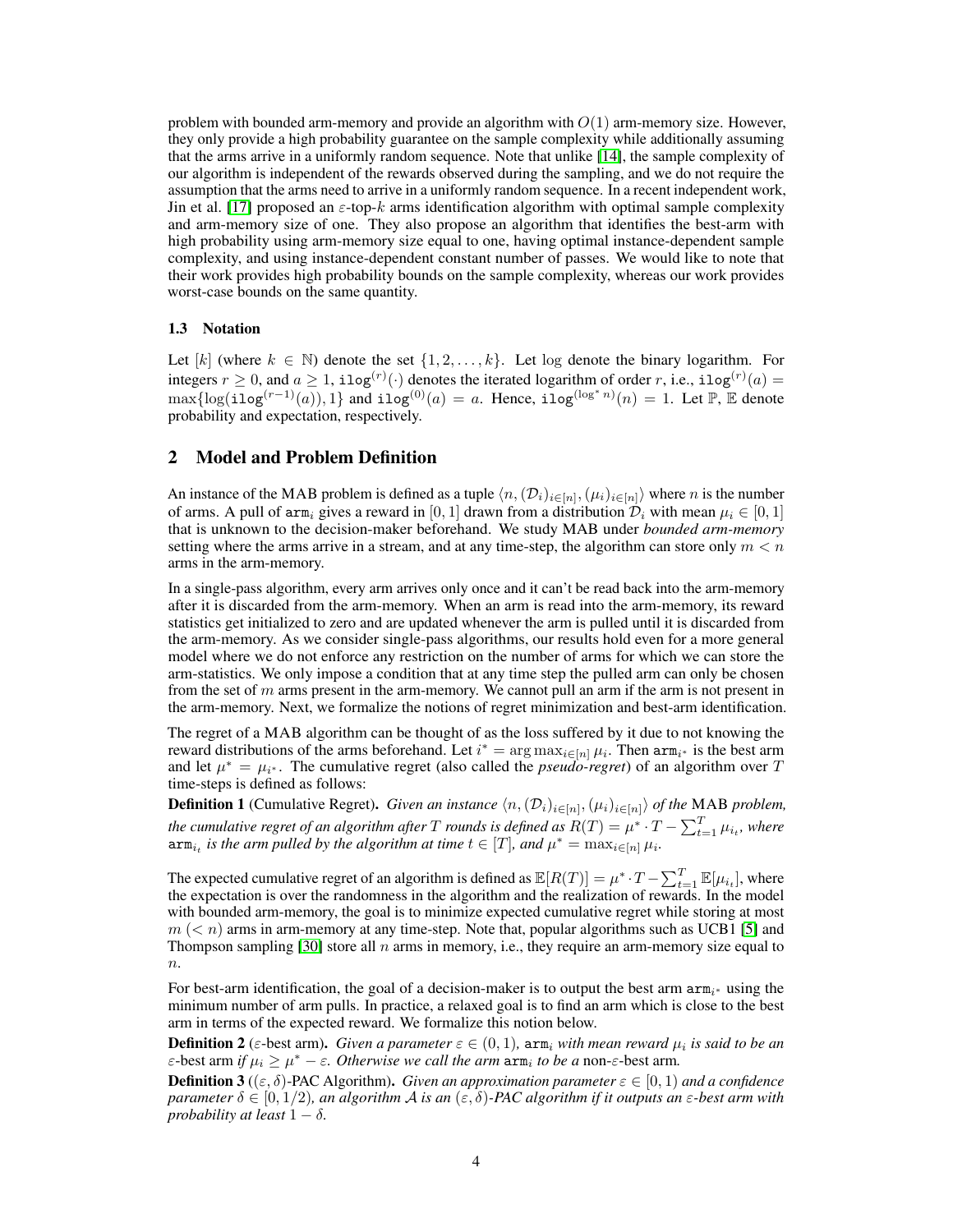Traditionally, the goal in the best-arm identification is to design an  $(\varepsilon, \delta)$ -PAC algorithm minimizing the total number of arm pulls. The goal under streaming setup is to find an  $(\varepsilon, \delta)$ -PAC algorithm that minimizes the total number of arm pulls while storing at most  $m$  arms in the arm-memory at any time.

### <span id="page-4-0"></span>3 Regret Minimization

In this section, we study limitations of bounded arm-memory for regret minimization. An adaptation of uniform-exploration algorithm (see [\[28\]](#page-11-14)) achieves expected cumulative regret of  $\tilde{O}(n^{1/3}T^{2/3})$ with an arm-memory of two.<sup>[3](#page-4-1)</sup> The algorithm keeps in the arm-memory one arm arm<sup>∗</sup>, called the king, with the best empirical mean  $\hat{\mu}_{\text{arm}*}$  among the arms seen so far. Whenever a new arm  $\text{arm}_i$ arrives,  $\text{arm}_i$  is sampled  $(T/n)^{2/3}O(\log T)^{1/3}$  times to obtain its empirical mean  $\hat{\mu}_i$ . Then,  $\hat{\mu}_i$  is compared with  $\hat{\mu}_i \to \text{If } \hat{\mu}_i \to \infty$  then  $\text{arm}_i$  becomes the new king replacing  $\text{arm}_i^*$ . Otherwise compared with  $\hat{\mu}_{\text{arm}*}$ . If  $\hat{\mu}_{\text{arm}*} < \hat{\mu}_i$ , then  $\text{arm}_i$  becomes the new king, replacing  $\text{arm}^*$ . Otherwise,  $\text{arm}^*$  continues to be the king. After the algorithm tries out all the arms, it returns the king arm<sup>∗</sup> continues to be the king. After the algorithm tries out all the arms, it returns the king as the best-arm and continues to sample it for the rest of the time horizon.

An important question left open in [\[27\]](#page-11-7) is to provide a lower bound on the expected cumulative regret of an algorithm with bounded arm-memory. We settle the question by showing that any single-pass algorithm for such a setting incurs at least  $\Omega(n^{1/3} \cdot T^{2/3}/m^{7/3})$  regret.

Now we state some fundamental properties of KL-divergence that will be needed in this section.

<span id="page-4-2"></span>Theorem 1 (Slivkins [\[28\]](#page-11-14)). KL*-divergence satisfies the following properties:*

- Pinsker's inequality: *For any event*  $A \subset \Omega$ *, we have*  $2(p(A) q(A))^2 \leq \text{KL}(p, q)$ *.*
- Chain rule for product distributions: *Let the sample space be a product*  $\Omega = \Omega_1 \times \Omega_2 \times \ldots \times \Omega_t$ . *Let* p, q *be two distributions on*  $\Omega$  *such that*  $p = p_1 \times p_2 \times \cdots \times p_t$  *and*  $q = q_1 \times q_2 \times \cdots \times q_t$ *, where*  $p_j, q_j$  *are distributions on*  $\Omega_j$ *, for each*  $j \in [t]$ *. Then* KL $(p, q) = \sum_{j=1}^{\tilde{t}}$  KL $(p_j, q_j)$ *.*
- Random coins: Let  $B_{\varepsilon}$  denote a Bernoulli distribution with mean  $(1 + \varepsilon)/2$ . Then  $\text{KL}(\mathbf{B}_{\varepsilon}, \mathbf{B}_0) \leq 2\varepsilon^2$  and  $\text{KL}(\mathbf{B}_0, \mathbf{B}_{\varepsilon}) \leq \varepsilon^2$ , for all  $\varepsilon \in (0, 1/2)$ .

For simplicity of presentation, we first discuss a weaker version of our main result in the following theorem.

Theorem 2. *In the* MAB *setting, fix the number of arms* n *and the time horizon* T*. For any singlepass streaming MAB algorithm, if we are allowed to store at most* m < n *arms, then there exists a problem instance such that*  $\mathbb{E}[R(T)] \ge \Omega(T^{2/3}/m^2)$ 

*Proof.* We consider 0-1 rewards and the following family of problem instances  $\{\mathcal{I}_j : j \in \mathcal{I}_j\}$  $\{0, \ldots, m\}$  each containing n arms, with parameter  $\varepsilon > 0$  (where  $\varepsilon = 1/T^{1/3}$ ):

$$
\mathcal{I}_0 = \begin{cases} \mu_i &= 1/2, \\ \mu_i &= 1, \end{cases} \quad \text{for } i \neq n; \\
\forall j \in [m], \ \mathcal{I}_j = \begin{cases} \mu_i &= (1 + \varepsilon)/2, \\ \mu_i &= 1/2, \end{cases} \quad \text{for } i = j; \\
\text{for } i \neq j.
$$

In the above instances,  $\mu_i$  denotes the expected reward of  $arm_i$ , the *i*-th arm to arrive in the stream.

Before delving into the formal proof, we present an intuitive idea behind the proof. Consider the first  $m$  arms that are loaded in the arm-memory. If these arms are not sampled for a sufficient number of times, then the probability of discarding the best-arm from the arm-memory is large enough to lead to a large regret in one of the instances in  $\{(\mathcal{I}_j)_{j\in[m]}\}\.$  Instead, if these arms are sampled a greater number of times, we accumulate a large regret in the problem instance  $\mathcal{I}_0$ . Appropriately choosing the number of samplings to be done and balancing the regrets in these different cases leads to the lower bound on the regret.

Note that a deterministic algorithm does not lose anything by first loading the first  $m$  arms into its memory. Thus, w.l.o.g. we consider a deterministic algorithm  $A$  which directly stores the first m arms in the arm-memory.

<span id="page-4-1"></span><sup>3</sup>where 
$$
f(T) = \tilde{O}(g(T)) \implies f(T) = O(g(T) \log^k T)
$$
 for some k.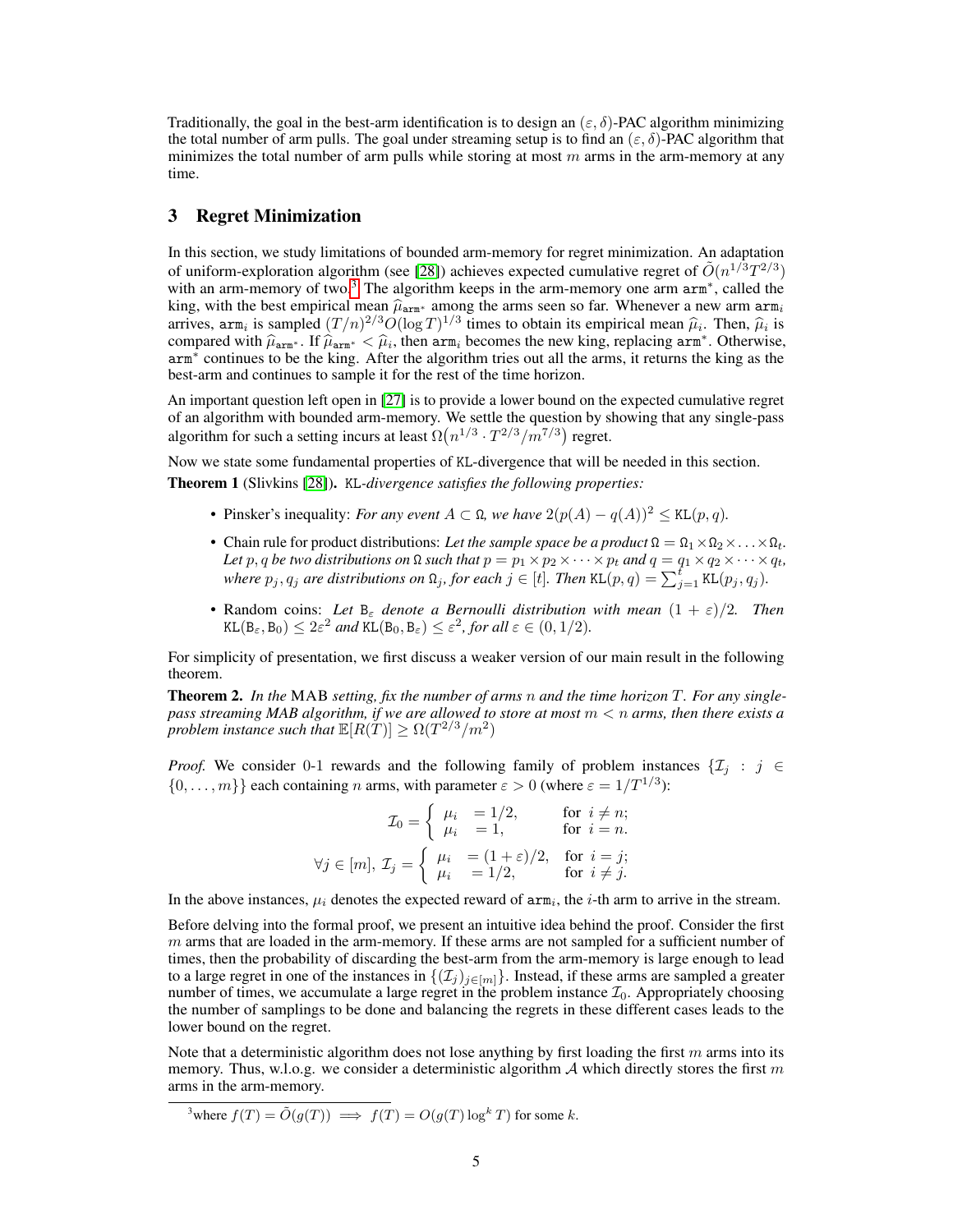We next set up the sample space. Let  $L = 1/(4m^2\varepsilon^2)$ . Further, let  $(r_s(i): i \in [m], s \in [L])$  be a table of mutually independent Bernoulli random variables where  $r_s(i)$  has expectation  $\mu_i$ . We interpret  $r_s(i)$  as the reward obtained when  $arm_i$  is pulled for the s-th time and the table is called the *rewards table*. The sample space is then expressed as  $\Omega = \{0, 1\}^{m \times L}$ . Then, any  $\omega \in \Omega$  can be interpreted as a realization of the rewards table.

Each instance  $\mathcal{I}_j$ , where  $j \in \{0, \ldots, m\}$ , defines a distribution  $P_j$  on  $\Omega$  as follows:

$$
P_j(A) = \mathbb{P}[A | \mathcal{I}_j], \quad \text{ for each } A \subseteq \Omega.
$$

Given an instance  $\mathcal{I}_j$  where  $j \in \{0, \ldots, m\}$ , let  $P_j^{i,s}$  be the distribution of  $r_s(i)$  under this instance. Then, we have that  $P_j = \prod_{i \in [m], s \in [L]} P_j^{i,s}$ .

Let  $S_t \subseteq \{arm_1, arm_2, \ldots, arm_m\}$  denote the subset of first m arms which are discarded from the arm-memory till (and including) time step t by the algorithm A. If  $arm<sub>i</sub>$  is discarded before the algorithm begins pulling arms, call this time step 0, then we include  $arm<sub>i</sub>$  in the set  $S<sub>0</sub>$  where  $i \in [m]$ . As time horizon T is fixed, and we will eventually discard all arms at the end of time horizon, we can assume that  $S_T = \{ \text{arm}_1, \text{arm}_2, \dots, \text{arm}_m \}$ . For all  $\omega \in \Omega$ , let  $T'_{\omega}$  $\arg \min_{0 \leq t \leq T} \{t : S_t \neq \emptyset\}$ , i.e.,  $T'_{\omega}$  is the number of time steps since the beginning of the algorithm A when some arm in  $\{arm_1, arm_2, ..., arm_m\}$  is discarded from the arm-memory for the first time. Let  $A_1 = \{\omega \in \Omega : T'_{\omega} \leq L\}$  be the set of reward realizations for which  $T'_{\omega} \leq L$ . Now, fix some  $\text{arm } i \in \{\texttt{arm}_1, \texttt{arm}_2, \ldots, \texttt{arm}_m\}$ . Define  $A_2^i = \{\omega \in \Omega : \texttt{arm}_i \in S_{T'_\omega}\}$  to be the event that the  $\texttt{arm}_i$ belongs to  $S_{T'_\omega}$ . Now, let  $A^i = A_1 \cap A_2^i$  be the set of reward realizations such that  $\forall \omega \in A^i$ ,  $T'_\omega \leq L$ and  $\lim_{n \to \infty}$  is discarded from the arm-memory at the time step  $T'_{\omega}$ . Also, for any event  $A \subseteq \Omega$ , let  $\overline{A} = \Omega \setminus A$ .

Now we have the following observation for instance  $\mathcal{I}_0$ .

<span id="page-5-1"></span>**Observation 1.** If  $\omega \in \overline{A_1}$ , then the algorithm A would incur regret of at least  $L/2 = T^{2/3}/(8m^2)$ *on instance*  $\mathcal{I}_0$ *.* 

*Proof.* The event  $\overline{A_1}$  is the set of all reward realizations such that  $T'_\n\omega$ , the first time step at which some arm is discarded from the memory, is greater than L. Under instance  $\mathcal{I}_0$ , the first m arms have mean  $1/2$  whereas the best arm has mean 1. Hence, the regret in the first  $L$  rounds is exactly  $(1 - 1/2)L$ . Substituting the value of L gives us the observation.  $\Box$ 

Let  $i' = \arg \max_{i \in [m]} P_0(A^i)$ . We get the next observation as the best arm  $\arg \min_{i'}$  is sampled at most L times.

<span id="page-5-2"></span>**Observation 2.** For all  $\omega \in A^{i'}$ , the regret on instance  $\mathcal{I}_{i'}$  is at least  $\varepsilon(T-L)/2 \geq T^{2/3}/4$ .

*Proof.* The event  $A^{i'}$  is the set of all outcomes such that  $T'_{\omega}$ , the first time step at which some arm is discarded from the memory, is less than L and  $arm_{i'}$  is one of the discarded arms. In instance  $\mathcal{I}_{i'}$ , arm i' has mean  $(1+\varepsilon)/2$  whereas other arms have mean 1/2. Hence, discarding it within L rounds leads to some sub-optimal arm being pulled in the remaining  $T - L$  rounds. Thus, the regret in the last  $T - L$  rounds is exactly  $\varepsilon (T - \overline{L})/2$ . Substituting the value of L and  $\varepsilon$  gives us the observation.  $\Box$ 

Now we will prove the following inequality, which will be useful in our analysis.

<span id="page-5-0"></span>
$$
m \cdot P_{i'}(A^{i'}) + P_0(\overline{A_1}) \ge 1/4. \tag{1}
$$

The above inequality intuitively shows that the probability of "bad" events that incur large regret, is significant. This inequality is trivially true if  $P_0(\overline{A_1}) \ge 1/4$ . Therefore, let us assume  $P_0(\overline{A_1}) \le 1/4$ , i.e.,  $P_0(A_1) \geq 3/4$ . Then  $P_0(A^{i'}) \geq 3/(4m)$ , by averaging argument. Using Theorem [1](#page-4-2) for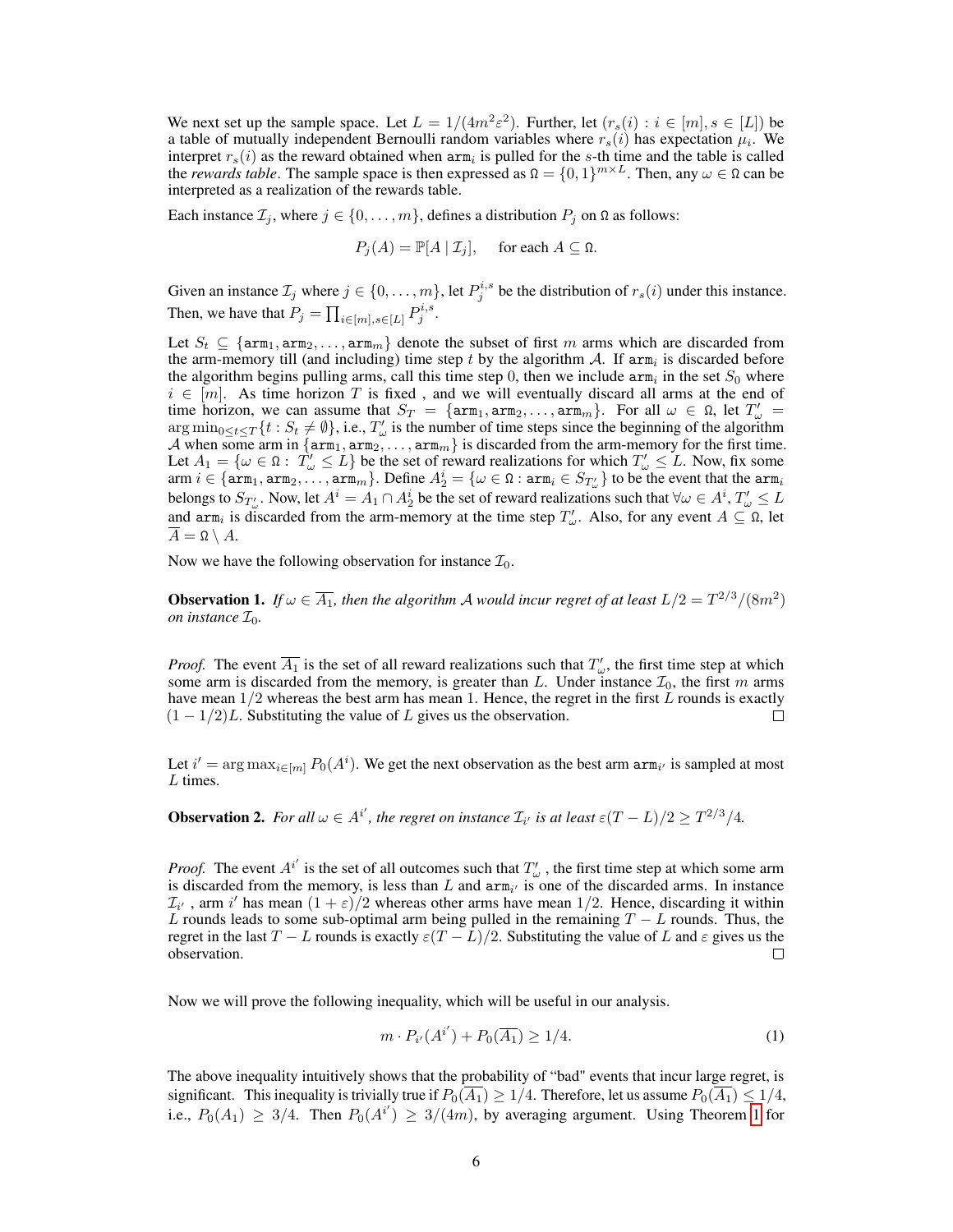distributions  $P_0$  and  $P_{i'}$ , we obtain:

$$
2(P_0(A^{i'}) - P_{i'}(A^{i'}))^2
$$
  
\n
$$
\leq \text{KL}(P_0, P_{i'}) = \sum_{i \in [m]} \sum_{t=1}^L \text{KL}(P_0^{i,t}, P_{i'}^{i,t})
$$
 (by Pinsker's inequality and chain rule)  
\n
$$
= \sum_{i \in [m] \setminus \{i'\}} \sum_{t=1}^L \text{KL}(P_0^{i,t}, P_{i'}^{i,t}) + \sum_{t=1}^L \text{KL}(P_0^{i',t}, P_{i'}^{i',t}) \leq 0 + L \cdot 2\varepsilon^2.
$$

In the last inequality, the first term of the summation is zero because all arms  $arm_i$ , where  $i \in [m] \setminus \{i'\}$ , have identical reward distributions under instances  $\mathcal{I}_0$  and  $\mathcal{I}_{i'}$ . To bound the second term in the summation, we use the last property from Theorem [1.](#page-4-2) Thus, we have,  $P_0(A^{i'}) - P_{i'}(A^{i'}) \leq \varepsilon \sqrt{L}$ . Hence,  $P_{i'}(A^{i'}) \ge P_0(A^{i'}) - \varepsilon \sqrt{L} \ge (3/(4m)) - (1/(2m)) = 1/(4m)$ . Here, we use  $P_0(A^{i'}) \ge$  $3/(4m)$  and  $L = 1/(4m^2\varepsilon^2)$ . Hence, if  $P_0(\overline{A_1}) \leq 1/4$  then  $m \cdot P_{i'}(A^{i'}) \geq 1/4$ . This proves Inequality [\(1\)](#page-5-0).

Now suppose that we choose an instance  $\mathcal I$  in such a way that we have  $\mathbb P\big[\mathcal I = \mathcal I_j\big] = 1/(2m)$  for any  $j \in [m]$  and  $\mathbb{P}[\mathcal{I} = \mathcal{I}_0] = 1/2$ . Then,

$$
\mathbb{E}[R(T)] \geq \mathbb{P}[{\mathcal{I}} = {\mathcal{I}}_{i'}] \cdot P_{i'}(A^{i'}) \cdot T^{2/3}/4 + \mathbb{P}[{\mathcal{I}} = {\mathcal{I}}_0] \cdot P_0(\overline{A_1}) \cdot T^{2/3}/(8m^2)
$$
  
\n
$$
\geq \frac{1}{2m} \cdot (m \cdot P_{i'}(A^{i'})) \cdot T^{2/3}/(4m) + \frac{1}{2} \cdot P_0(\overline{A_1}) \cdot T^{2/3}/(8m^2)
$$
  
\n
$$
\geq (m \cdot P_{i'}(A^{i'}) + P_0(\overline{A_1})) \cdot T^{2/3}/(16m^2) \geq T^{2/3}/(64m^2)
$$

The first inequality follows from Observations [1](#page-5-1) and [2.](#page-5-2) In the last equality, we have used Inequality [\(1\)](#page-5-0). Note that the expectation is taken over the choice of input instance and randomness in reward.  $\square$ 

Since a randomized algorithm is a distribution over deterministic algorithms, the above result also holds for any randomized algorithm. Now, by slight modification to the above family of instances and using more sophisticated techniques and involved analysis, we can improve the lower bound on the expected cumulative regret and obtain the following main result (see Appendix A for details):

Theorem 3. *In the* MAB *setting, fix the number of arms* n *and the time horizon* T*. For any singlepass streaming* MAB *algorithm, if we are allowed to store at most* m < n *arms, then there exists a problem instance such that*  $\mathbb{E}[R(T)] \ge \Omega(\frac{n^{1/3}T^{2/3}}{m^{7/3}})$ *.* 

In the above result, the arms can arrive in any order, known as adversarial-order arrival. Our hardness results can also be extended to random-order arrival of arms, which we define next. Let  $\langle n,(\mathcal{D}_i)_{i\in[n]},(\mu_i)_{i\in[n]}\rangle$  be an instance of the MAB problem. Let,  $\sigma:[n]\to[n]$  be a permutation and let  $(\text{arm}_{\sigma(i)})_{i\in[n]}$  be the ordering of  $(\text{arm}_i)_{i\in[n]}$  under  $\sigma$ . Define  $\mathcal{S}_n = \{\sigma :$  $\sigma$  is a permutation of  $[n]$ . Under the random-order arrival model, we assume that the arrival order of the arms in the stream is determined by a permutation  $\sigma \in S_n$ , which is drawn uniformly at random from the set  $S_n$ . The arms arrive in the order in which they appear in the tuple  $(\text{arm}_{\sigma(i)})_{i \in [n]}$ , i.e., the first arm to arrive in the stream is  $arm_{\sigma(1)}$ , followed by  $arm_{\sigma(2)}$ , and so on. Random-order arrival is a well-studied model in optimization under uncertainty due to its connection with the secretary problem and optimal stopping theory [\[19\]](#page-10-18). The algorithm of RoyChaudhuri and Kalyanakrishnan [\[27\]](#page-11-7) also uses an analogous random shuffling of arms. We show that even such random shuffling of arms does not beat  $\Omega(T^{2/3})$  for the single-pass case. For random-order arrival, we obtain the following result (see Appendix B for details):

Theorem 4. *In the* MAB *setting, fix the number of arms* n *and the time horizon* T *. For any single-pass streaming* MAB *algorithm, if we are allowed to store at most* m < n *arms, then in the* setting of random order arrival there exists an input instance such that  $\mathbb{E}[R(T)] \ge \Omega(\frac{n^{1/3}T^{2/3}}{m^{7/3}})$ .

# <span id="page-6-0"></span>4 Best-arm Identification

In this section, we design an  $(\varepsilon, \delta)$ -PAC algorithm (Algorithm [1\)](#page-7-0) which minimizes the total number of arm pulls while storing at most  $m < n$  arms in the arm-memory. Let  $r := m - 1$ .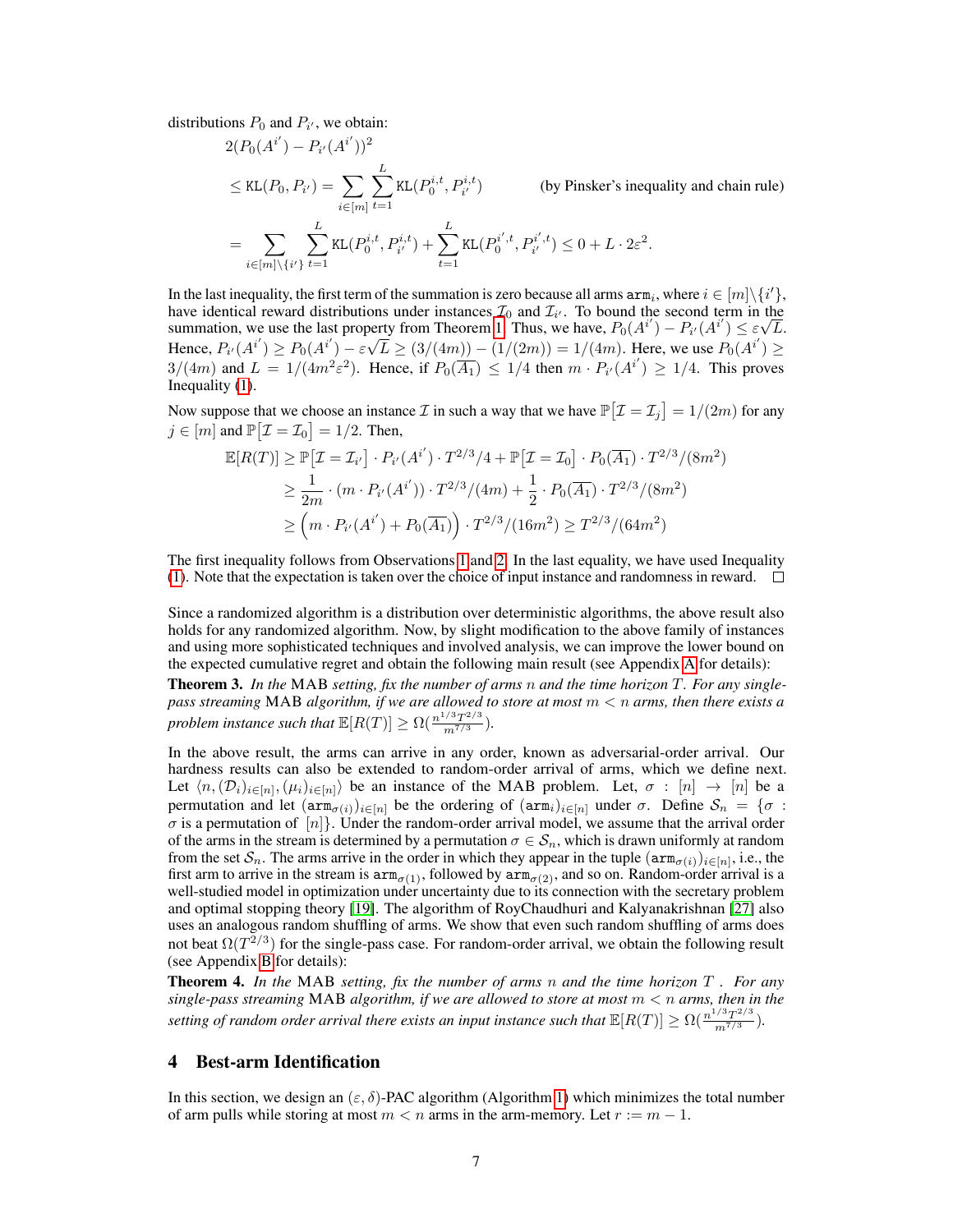Intuitively, our algorithm maintains  $r$  levels and in each level we maintain a running best-arm candidate (denoted as  $arm_i^*$  for the arm in level i) in the arm-memory. Every new arm first arrives at the level 1. When an arm  $arm'$  arrives at level i, we sample  $arm'$  ( $s_i$  number of times at level i) and compare its empirical mean with the empirical mean of  $arm_i^*$ . If it is better than  $arm_i^*$  then  $arm_i'$  is stored in arm<sub>i</sub><sup>\*</sup> by replacing the previous arm in it, otherwise we drop arm'. Once we see a *sufficient* number (=  $c_i$  for level i) of arms in a level, we send  $arm_i^*$  to the next level  $(i + 1)$ . At each level i, only one out of every  $c_i$  arms is sent to level  $i + 1$ . As the level index i increases, value of  $c_i$  and  $s_i$  increases. Intuitively, for higher level indices, the number of arms reaching that level decreases rapidly. Hence, in higher levels each arm can be sampled more number of times for a more refined comparison without affecting the sample complexity. We perform a post-processing step at the end of the stream to send any arm present in intermediate levels to the final level for sampling. After the post-processing step, the algorithm returns the arm left in the highest level.

<span id="page-7-0"></span>**Algorithm 1** ( $\varepsilon$ ,  $\delta$ )-PAC algorithm for Best-arm indentification

- 1:  $\{\varepsilon_\ell\}_{\ell=1}^r : \varepsilon_\ell \leftarrow \varepsilon/2^{\ell+1}$ .//Intermediate gap parameter in level  $\ell$ .
- 2:  $\{\beta_{\ell}\}_{\ell=1}^r : \beta_{\ell} \leftarrow 1/\varepsilon_{\ell}^2.$
- 3:  $\{s_\ell\}_{\ell=1}^r : s_\ell \leftarrow \lceil 2\beta_\ell \bigl(\texttt{ilog}^{(r+1-\ell)}(n) + \log(\frac{2^{\ell+2}}{\delta})\bigr) \bigr)$  $\left( \frac{1}{\delta} \right)$ )].//Samples per arm in level  $\ell$ .
- 4: Stored arms:  $arm'_1, arm_1^*, arm_2^*, \ldots, arm_r^*$ , where  $arm_\ell^*$  is a running best-arm candidate at the  $\ell$ -th level, initialized to NULL.
- 5: Stored empirical means:  $\mu_1^*, \mu_2^*, \dots, \mu_r^*$ , where  $\mu_\ell^*$  is the highest empirical mean of  $\ell$ -th level, initialized to 0.
- 6:  $\{c_\ell\}_{\ell=1}^r : c_\ell \gets \lceil \texttt{ilog}^{(r-\ell)}(n) \rceil$ .//Number of arms that need to arrive in level  $\ell$ before we can promote  $arm_{\ell}^*$  to level  $\ell + 1$ .
- <span id="page-7-1"></span>7: Counters:  $C_1, C_2, \ldots, C_r$ , initialized to 0. //Modified Selective Promotion (Steps [8-](#page-7-1)[18\)](#page-7-2).
- 8: while a new arm  $arm_i$  arrives in the stream do<br>9:  $arm_i \leftarrow arm_i$  and  $\ell \leftarrow 0$ .
- $arm' \leftarrow arm_i$  and  $\ell \leftarrow 0$ .
- 10: while  $\ell = 0$  or  $C_{\ell} = c_{\ell}$  do
- 11: If  $\ell \neq 0$ , then  $C_{\ell} \leftarrow 0$ ,  $\mu_{\ell}^* \leftarrow 0$ , arm'  $\leftarrow$  arm $_{\ell}^*$ , and arm $_{\ell}^* \leftarrow$  NULL.
- 12:  $\ell \leftarrow \ell + 1$ . //Promoting arm' to next level
- 13: Sample  $\text{arm}'$  for  $s_\ell$  times and compare its empirical mean  $\hat{\mu}_{\text{arm}'}$  with  $\mu_\ell^*$ .<br>14: If  $\hat{\mu}$ ,  $\leq \mu^*$  drop arm' from the memory Otherwise  $\text{arm}^* \leftarrow \text{arm}'$  and
- 14: If  $\hat{\mu}_{\text{arm'}} < \mu_{\ell}^*$ , drop arm' from the memory. Otherwise,  $\text{arm}_{\ell}^* \leftarrow \text{arm}'$  and  $\mu_{\ell}^* \leftarrow \hat{\mu}_{\text{arm'}}$ .
- 15:  $C_{\ell} \leftarrow C_{\ell} + 1.$
- 16: If  $C_\ell = c_\ell$  and  $r = 1$ , **return** arm<sup>\*</sup> as the selected arm and terminate the Algorithm.
- 17: end while
- <span id="page-7-3"></span><span id="page-7-2"></span>18: end while
- 19: If there is any arm which is stored in a level below  $r$ , then promote it to level  $r$  and sample it for  $s_r$  times. Let arm<sup>∗</sup><sub>*t*</sub> be the arm with the highest empirical mean  $\hat{\mu}_{\ell'}$  among the arms which were sampled in this step, where  $\ell' \in [r-1]$ . If  $\mu^* \leq \hat{\mu}_{\ell'}$  then arm<sup>∗</sup>  $\leftarrow$  arm<sup>∗</sup>. sampled in this step, where  $\ell' \in [r-1]$ . If  $\mu_r^* \leq \hat{\mu}_{\ell'}$  then  $\operatorname{arm}_r^* \leftarrow \operatorname{arm}_{\ell'}^*$ .<br>  $\ell$ /Post-processing step done at the end of the stream to //Post-processing step done at the end of the stream to send any arm
	- present in intermediate levels to the final level for sampling.
- 20: **return**  $arm_r^*$ .

For  $r = \log^* n$ , our algorithm is related to the recent work by Assadi and Wang [\[4\]](#page-10-9). They propose an  $(\varepsilon, \delta)$ -PAC algorithm (Algorithm 3 in [\[4\]](#page-10-9)) for the above setting, which has optimal sample complexity and stores at most  $\log^* n$  arms in the arm-memory at any time step. However, their analysis is erroneous, due to which their algorithm will output a non-ε-best arm with probability much greater than  $\delta$  for some input sequences. This implies that the  $(\varepsilon, \delta)$ -PAC guarantee in Lemma 6.2 of [\[4\]](#page-10-9) does not hold. Here, we intuitively describe the problem in their analysis and show how our algorithm overcomes it.

The algorithm by [\[4\]](#page-10-9) has a similar framework as that of our algorithm. It maintains  $\log^* n$  levels and in each level they also maintain a running best-arm candidate (denoted as  $arm_i^*$  for level i) in the arm-memory. However, their algorithm samples both  $arm^*_{\ell}$  and the arriving arm  $arm_i$  s<sub> $\ell$ </sub> number of times whereas our algorithm only samples the arriving arm  $arm_i$   $s_\ell$  number of times and reuses the stored empirical mean of  $arm^*_{\ell}$  for the comparison. This seemingly simple but critical difference renders their claim erroneous. We briefly explain the intuition behind this with the help of an example. Let the first three arms to arrive in the stream be  $arm_1, arm_2, arm_3$  with means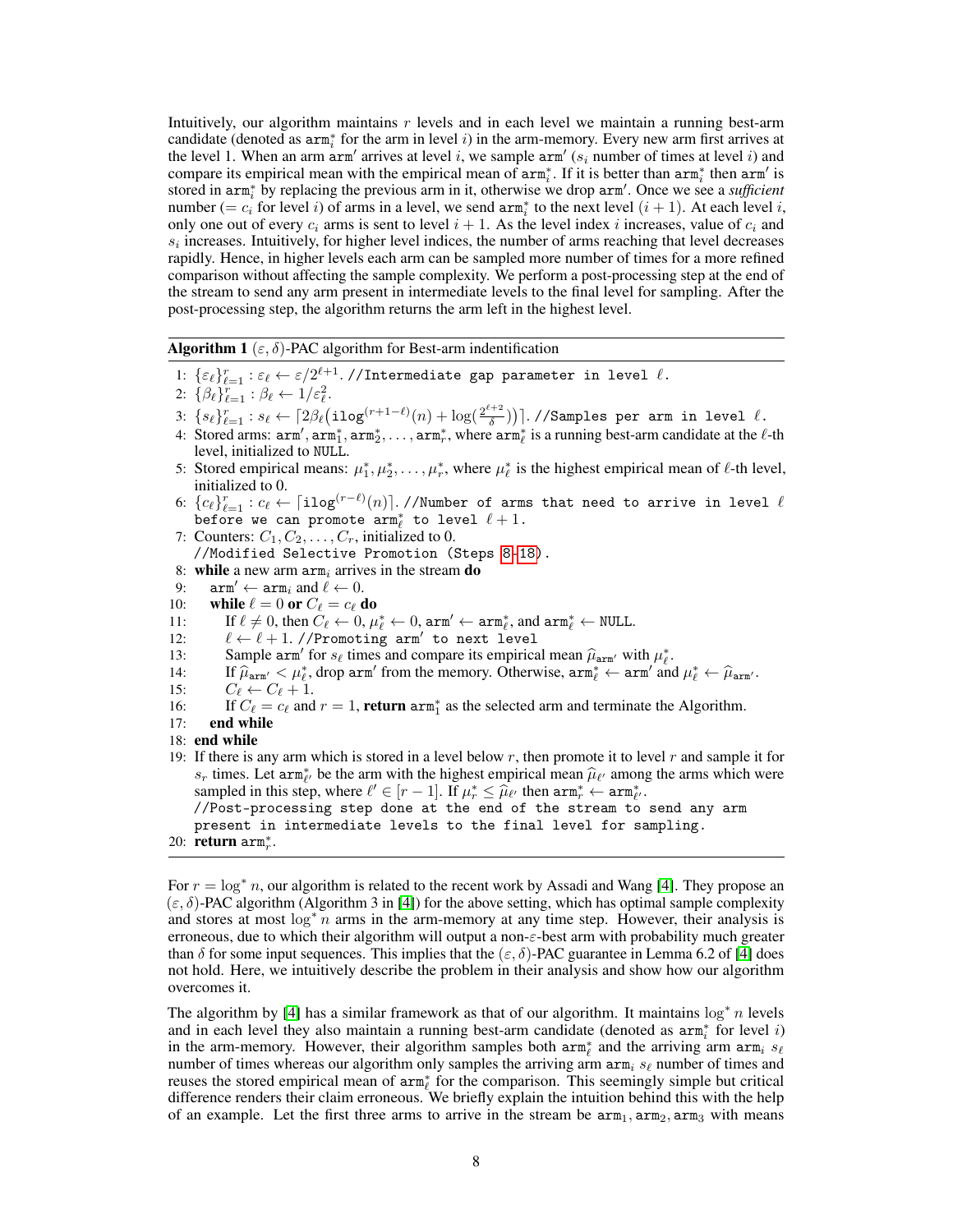$0.5, 0.45, 0.40$ , respectively. After sampling the first two arms, let us assume that  $arm_2$  defeats  $arm_1$ , which can happen with sufficiently large probability as their means are close. Now, if we only sample  $\text{arm}_3$  and use the previous empirical mean of  $\text{arm}_2$ , then  $\text{arm}_3$  can defeat  $\text{arm}_2$  if its empirical mean exceeds the empirical mean of  $arm_2$  which in turn is greater than that of  $arm_1$ . This is unlikely as the means of  $\Delta r m_3$  and  $\Delta r m_1$  are far apart. On other hand,  $\Delta r m_3$  has a good chance of defeating  $\Delta r m_2$  if  $arm<sub>2</sub>$  is resampled since the empirical mean of  $arm<sub>2</sub>$  after resampling can be lower than the empirical mean of  $\text{arm}_3$  with sufficiently large probability. Extending this example to a stream of n arms would imply that an arm with significantly low mean can get selected by the Algorithm in [\[4\]](#page-10-9) with high probability. For a detailed discussion on this, we refer the reader to Appendix E.

We now proceed towards the detailed analysis of Algorithm [1.](#page-7-0) For simplicity of presentation, we ignore the *ceiling* function in the expression of  $s_\ell$  and  $c_\ell$ .

**Theorem 5.** Algorithm [1](#page-7-0) is an  $(\varepsilon, \delta)$ -PAC algorithm with worst-case sample complexity  $O(\frac{n}{\varepsilon^2} \cdot (\texttt{ilog}^{(r)}(n) + \log(\frac{1}{\delta})))$  and  $r + 1$  arm-memory size, where  $1 \leq r \leq \log^*(n)$ .

*Proof.* We prove this theorem using the following lemmas. Lemma [7](#page-8-0) shows that the sample complexity of our algorithm is  $O(\frac{n}{\epsilon^2} \cdot (\texttt{ilog}^{(r)}(n) + \ln(\frac{1}{\delta})))$ . Lemma [9](#page-9-0) gives the proof of correctness that the algorithm is  $(\varepsilon, \delta)$ -PAC. At any time step, we store the arm currently being sampled and furthermore, at each of the r levels we store a single arm, implying the  $r + 1$  arm-memory size of our algorithm.  $\Box$ 

**Corollary 6.** *Algorithm [1](#page-7-0) is an*  $(\varepsilon, \delta)$ -PAC algorithm with worst-case sample complexity  $O(\frac{n}{\varepsilon^2} \cdot \log(\frac{1}{\delta}))$  and  $O(\log^* n)$  arm-memory size, when  $r = \log^* n$ .

The following lemma establishes the worst sample complexity of Algorithm [1](#page-7-0) (see Appendix D for the detailed proof of the lemma).

<span id="page-8-0"></span>**Lemma 7.** *The worst case sample complexity of the algorithm is*  $O(\frac{n}{\epsilon^2} \cdot (\texttt{ilog}^{(r)}(n) + \ln(\frac{1}{\delta})))$  *and it does not depend on the arms' rewards or gap parameter or the order in which the arms arrive.*

We use the following lemma which follows from the Hoeffding's inequality, to prove the correctness of our algorithm (see Appendix D for the detailed proof).

<span id="page-8-1"></span>**Lemma 8.** Let  $\text{arm}_1$  and  $\text{arm}_2$  be two different arms with means  $\mu_1$  and  $\mu_2$ . Suppose  $\mu_1 - \mu_2 \ge \theta$ and we sample each arm  $\frac{K}{\theta^2}$  times to obtain empirical means  $\widehat{\mu}_1$  and  $\widehat{\mu}_2$ . Then,

$$
\mathbb{P}(\widehat{\mu}_1 \le \widehat{\mu}_2) \le 2 \cdot e^{(-K/2)}
$$

We now proceed to show that our algorithm is an ( $\varepsilon$ ,  $\delta$ )-PAC algorithm. Towards that, we introduce the notion of reward gap. We say that an arm with mean  $\mu_1$  has a reward gap of  $\varepsilon'$  from an arm with mean  $\mu_2$  if  $\mu_2 - \mu_1 = \varepsilon'$ . Now we prove the following claim.

<span id="page-8-2"></span>**Claim 1.** For any level  $\ell < r$ , let  $arm_{\ell}$  be the best arm to ever reach this level. Then, with probability *at least*  $1 - \frac{\delta}{2^{\ell+1}}$ , *at least one arm with reward gap at most*  $\varepsilon_\ell$  *from*  $\text{arm}'_\ell$  *is sent to level*  $\ell + 1$  *or is sampled in Step [19.](#page-7-3)*

*Proof.* Let us consider some level  $\ell$  and a set of arms  $arm_{\ell_1}, arm_{\ell_2}, \ldots, arm_{\ell_{C_\ell}}$ , which increases the counter  $C_\ell$  from 0 to  $c_\ell$ . Denote the best arm among them as  $arm'_\ell$  and let  $arm^*_{\ell}$  be the empirically best arm seen so far since the arrival of  $arm_{\ell_1}$ . Our algorithm works as follows: once an arm arrives at level  $\ell$ , it is pulled  $s_{\ell}$  number of times. Next, we compare its empirical mean with that of  $arm_{\ell}^{*}$ , which was computed when the arm corresponding to  $arm^*_{\ell}$  arrived at level  $\ell$ . The arm with the greater empirical mean is maintained as  $arm^*_{\ell}$  and its empirical mean is stored for future comparisons. Once  $C_\ell = c_\ell$ , arm<sub> $\ell$ </sub> is sent to level  $\ell + 1$ . Note that this is equivalent to simultaneously pulling each of the  $c_\ell$  arms  $s_\ell$  number of times, and then sending the empirically best arm to level  $\ell + 1$ . Also note that if  $0 < C_\ell < c_\ell$ , and the condition in Step [8](#page-7-1) is not satisfied then we will sample  $\text{arm}_\ell^*$  in the Step [19.](#page-7-3)

Using Lemma [8,](#page-8-1) we can show that at any level  $\ell$ , if two arms have reward gap  $\mu_i - \mu_j \ge \varepsilon_\ell$  then  $\mathbb{P}[\hat{\mu}_i < \hat{\mu}_j] \leq \frac{\delta}{2^{\ell+1} \cdot c}$ . Since at most  $c_\ell$  arms arrive at level  $\ell$  before the counter  $C_\ell$  reaches  $c_\ell$  or the condition in Stape is not satisfied, taking union bound we have that the probability t the condition in Step [8](#page-7-1) is not satisfied, taking union bound we have that the probability that at least one arm with reward gap  $\leq \varepsilon_\ell$  from  $\text{arm}'_\ell$  is either sent to level  $\ell + 1$  or is sampled in the Step [19](#page-7-3) is at least  $1 - \frac{\delta}{2^{\ell+1} \cdot c_{\ell}} \cdot c_{\ell} = 1 - \frac{\delta}{2^{\ell+1}}$ . Note that while using the union bound, we are comparing the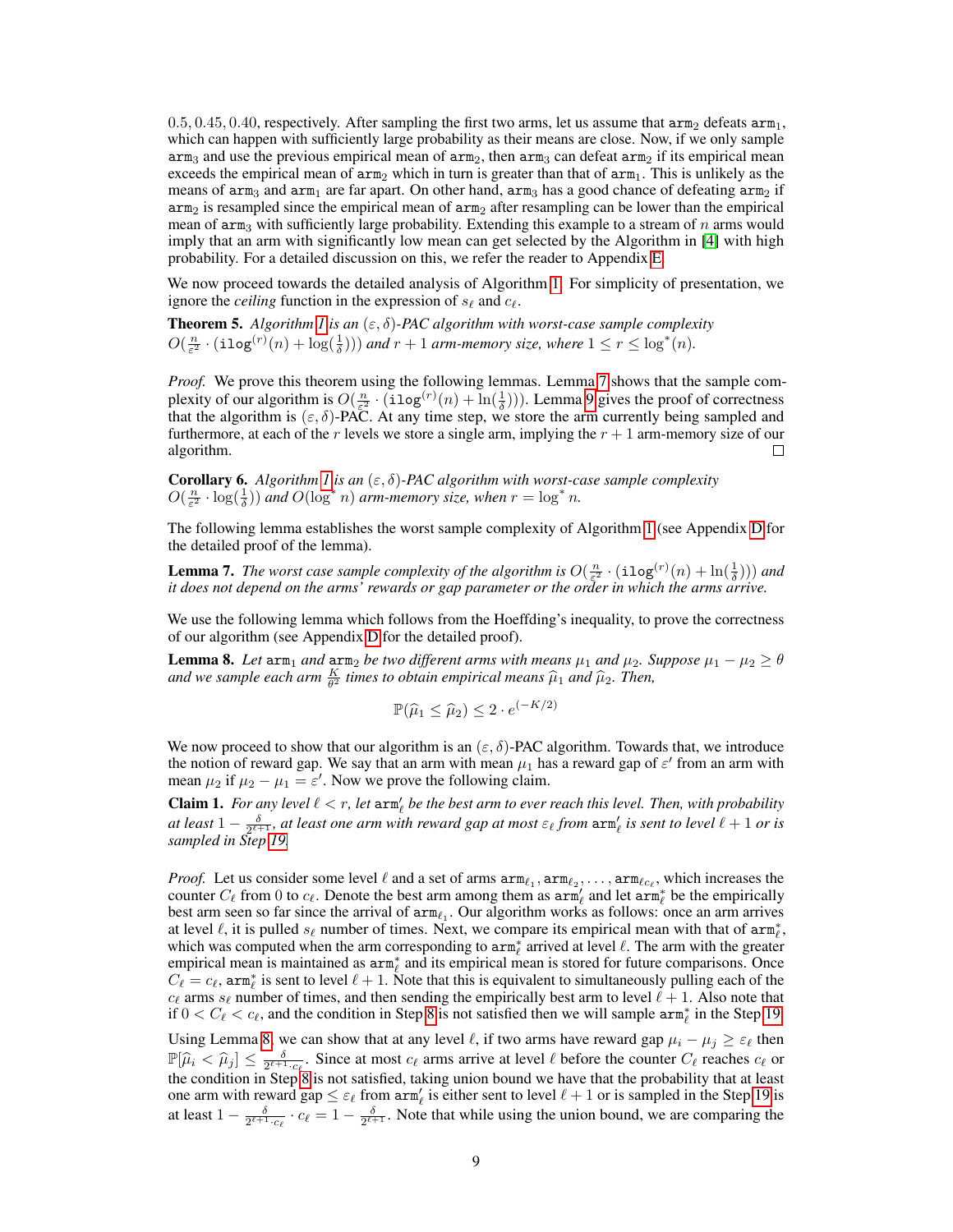empirical mean of each of the arms with the empirical mean of the best arm. So the number of events is at most  $c_{\ell}$ . П

<span id="page-9-1"></span>Claim 2. Let  $\text{arm}'_r$  be the best arm among the arms which reached level r including the arms which were sampled in Step [19](#page-7-3) of Algorithm [1.](#page-7-0) Then, with probability at least  $1-\frac{\delta}{2^{r+1}}$ , Algorithm [1](#page-7-0) returns *an arm with reward gap at most*  $\varepsilon_r$  *from*  $\text{arm}'_r$ *.* 

*Proof.* Using Lemma [8,](#page-8-1) we can show that among the arms that are being considered here, if two arms have reward gap  $\mu_i - \mu_j \ge \varepsilon_r$  then  $\mathbb{P}[\widehat{\mu}_i < \widehat{\mu}_j] \le \frac{\delta}{2^{r+1} \cdot c_r}$ . As  $c_r = n$ , by taking union bound we get that with probability at least  $1 - \frac{\delta}{2^{r+1}}$ , Algorithm [1](#page-7-0) returns an arm with reward gap at most  $\varepsilon_r$ from  $arm'_r$ .  $\Box$ 

<span id="page-9-0"></span>**Lemma 9.** *With probability at least*  $1 - \delta$ *, the arm selected by the algorithm is an*  $\varepsilon$ *-best arm.* 

*Proof.* Let the best arm be  $a$ rm<sup>∗</sup>. By union bound and Claim [1,](#page-8-2) the probability that no arm with reward gap at most  $\sum_{i=1}^{r-1} \varepsilon_i$  from  $arm^*$  reaches level r is upper bounded by  $\sum_{\ell=1}^{r-1} \delta/2^{\ell+1}$ . Given this upper bound and Claim [2,](#page-9-1) the probability that Algorithm [1](#page-7-0) doesn't return an arm with reward gap at most  $\sum_{i=1}^r \varepsilon_i$  from  $\text{arm}^*$  is upper bounded by:  $\sum_{\ell=1}^r \delta/2^{\ell+1} \leq \delta \cdot \sum_{\ell=1}^\infty 1/2^{\ell+1} = \delta/2 < \delta$ .

Thus with probability at least  $1 - \delta$ , Algorithm [1](#page-7-0) returns an arm with reward gap at most:  $\sum_{\ell=1}^r \varepsilon_\ell =$  $\sum_{\ell=1}^r \varepsilon/2^{\tilde{\ell}+1} \leq \varepsilon/2 < \varepsilon$  from arm<sup>\*</sup>. This concludes the proof.

# 5 Conclusion

In this paper, we studied the stochastic MAB problem with bounded arm-memory under regret minimization and best-arm identification. First we showed a lower bound of  $\Omega(n^{1/3} \cdot T^{2/3}/m^{7/3})$ on the expected cumulative regret for single-pass MAB algorithms with bounded arm-memory. Next we proposed ( $\varepsilon$ ,  $\delta$ )-PAC streaming algorithm with  $r + 1$  arm-memory size ( $r \in [\log^* n]$ ) which has optimal sample complexity when  $r = \log^* n$ . Our best-arm identification algorithm is a streaming version of the r-round adaptive algorithm where the arm pulls in each round are decided based on the observed outcomes in the earlier rounds  $[1]$ , and the best-arm is the output at the end of r rounds. The upper bound on the sample complexity of our algorithm almost matches with the lower bound for any  $r$ -round adaptive algorithm that is mentioned in [\[1\]](#page-10-19).

A future research direction is to obtain lower bounds and upper bounds on the expected cumulative regret for k-pass stochastic MAB algorithms with bounded arm-memory where  $k > 1$ . Another direction would be to obtain instance-dependent lower bound and upper bound on the expected cumulative regret for single-pass stochastic MAB algorithms with bounded arm-memory. Another interesting question is to obtain an  $(\varepsilon, \delta)$ -PAC streaming algorithm with  $O(1)$  arm-memory size and optimal worst case sample complexity.

## Acknowledgements

Vishakha Patil gratefully acknowledges the support of a Google PhD Fellowship. Arindam Khan is thankful to be supported by a Pratiksha Trust Young Investigator Award. The authors would like to thank Santanu Rathod for useful discussions surrounding interesting problems in this area. The authors are also grateful to the anonymous reviewers for their detailed comments that helped us to improve the presentation of this work.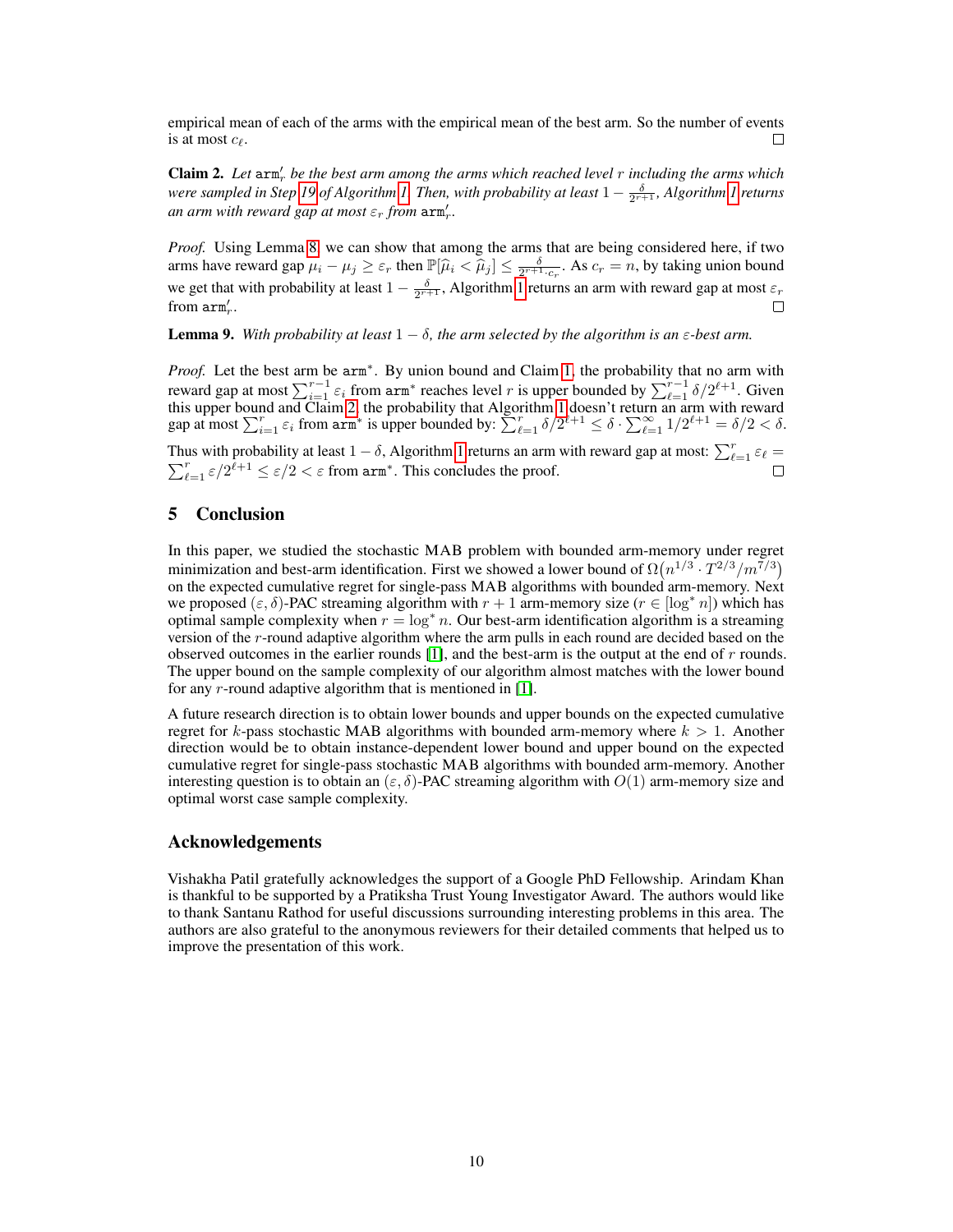### References

- <span id="page-10-19"></span>[1] Arpit Agarwal, Shivani Agarwal, Sepehr Assadi, and Sanjeev Khanna. Learning with limited rounds of adaptivity: Coin tossing, multi-armed bandits, and ranking from pairwise comparisons. In *Conference on Learning Theory*, pages 39–75. PMLR, 2017.
- <span id="page-10-6"></span>[2] Charu C Aggarwal. *Data streams: models and algorithms*, volume 31. Springer Science & Business Media, 2007.
- <span id="page-10-5"></span>[3] Noga Alon, Yossi Matias, and Mario Szegedy. The space complexity of approximating the frequency moments. In *Proceedings of the twenty-eighth annual ACM symposium on Theory of Computing*, pages 20–29, 1996.
- <span id="page-10-9"></span>[4] Sepehr Assadi and Chen Wang. Exploration with limited memory: streaming algorithms for coin tossing, noisy comparisons, and multi-armed bandits. In *Proceedings of the 52nd Annual ACM SIGACT Symposium on Theory of Computing*, pages 1237–1250, 2020.
- <span id="page-10-10"></span>[5] Peter Auer, Nicolò Cesa-Bianchi, and Paul Fischer. Finite-time analysis of the multiarmed bandit problem. *Machine learning*, 47(2-3):235–256, 2002.
- <span id="page-10-2"></span>[6] Donald A Berry, Robert W Chen, Alan Zame, David C Heath, and Larry A Shepp. Bandit problems with infinitely many arms. *The Annals of Statistics*, pages 2103–2116, 1997.
- <span id="page-10-0"></span>[7] Sébastien Bubeck and Nicolo Cesa-Bianchi. Regret analysis of stochastic and nonstochastic multi-armed bandit problems. *Foundations and Trends® in Machine Learning*, 5(1):1–122, 2012.
- <span id="page-10-12"></span>[8] Vitor R Carvalho and William W Cohen. Single-pass online learning: Performance, voting schemes and online feature selection. In *Proceedings of the 12th ACM SIGKDD international conference on Knowledge discovery and data mining*, pages 548–553, 2006.
- <span id="page-10-1"></span>[9] Jhelum Chakravorty and Aditya Mahajan. Multi-armed bandits, gittins index, and its calculation. *Methods and applications of statistics in clinical trials: Planning, analysis, and inferential methods*, 2(416-435):455, 2014.
- <span id="page-10-13"></span>[10] Thomas M Cover. A note on the two-armed bandit problem with finite memory. *Information and Control*, 12(5):371–377, 1968.
- <span id="page-10-7"></span>[11] Yuval Dagan and Ohad Shamir. Detecting correlations with little memory and communication. In *Conference On Learning Theory*, pages 1145–1198, 2018.
- <span id="page-10-15"></span>[12] Rianne de Heide, James Cheshire, Pierre Ménard, and Alexandra Carpentier. Bandits with many optimal arms. *arXiv preprint arXiv:2103.12452*, 2021.
- <span id="page-10-11"></span>[13] Eyal Even-Dar, Shie Mannor, and Yishay Mansour. Pac bounds for multi-armed bandit and markov decision processes. In *International Conference on Computational Learning Theory*, pages 255–270. Springer, 2002.
- <span id="page-10-16"></span>[14] Moein Falahatgar, Alon Orlitsky, and Venkatadheeraj Pichapati. Optimal sequential maximization: One interview is enough! In *International Conference on Machine Learning*, pages 2975–2984. PMLR, 2020.
- <span id="page-10-8"></span>[15] Heitor Murilo Gomes, Jesse Read, Albert Bifet, Jean Paul Barddal, and João Gama. Machine learning for streaming data: state of the art, challenges, and opportunities. *ACM SIGKDD Explorations Newsletter*, 21(2):6–22, 2019.
- <span id="page-10-3"></span>[16] Stephen J Herschkorn, Erol Pekoez, and Sheldon M Ross. Policies without memory for the infinite-armed bernoulli bandit under the average-reward criterion. *Probability in the Engineering and Informational Sciences*, 10:21–28, 1996.
- <span id="page-10-17"></span>[17] Tianyuan Jin, Keke Huang, Jing Tang, and Xiaokui Xiao. Optimal streaming algorithms for multi-armed bandits. In *Proceedings of the 38th International Conference on Machine Learning*, pages 5045–5054, 2021.
- <span id="page-10-14"></span>[18] Anand Kalvit and Assaf Zeevi. From finite to countable-armed bandits. *arXiv preprint arXiv:2105.10721*, 2021.
- <span id="page-10-18"></span>[19] Anna Karlin and Eric Lei. On a competitive secretary problem. In *Proceedings of the Twenty-Ninth AAAI Conference on Artificial Intelligence*, pages 944–950, 2015.
- <span id="page-10-4"></span>[20] Robert Kleinberg, Aleksandrs Slivkins, and Eli Upfal. Bandits and experts in metric spaces. *Journal of the ACM (JACM)*, 66(4):1–77, 2019.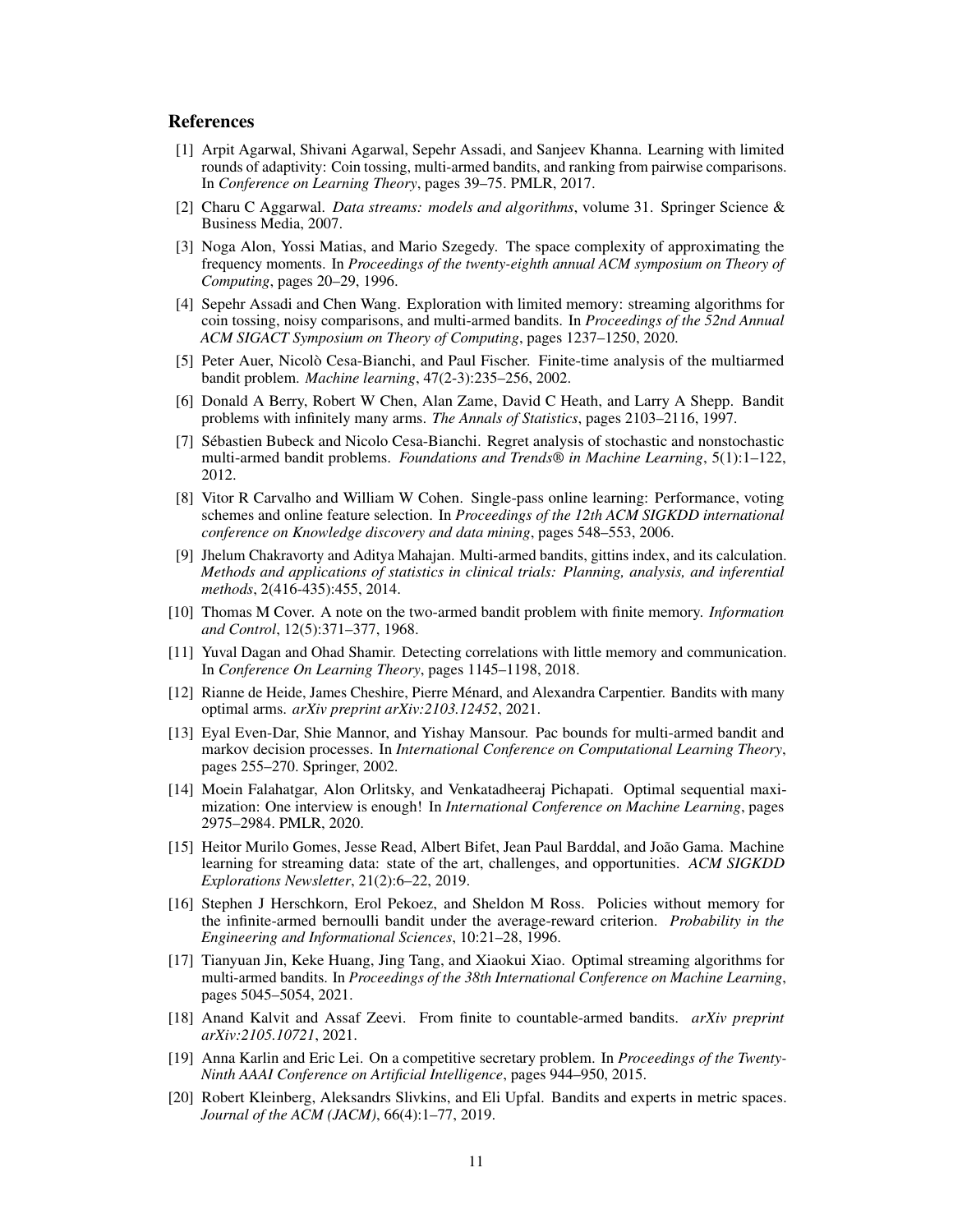- <span id="page-11-8"></span>[21] David Liau, Zhao Song, Eric Price, and Ger Yang. Stochastic multi-armed bandits in constant space. In *International Conference on Artificial Intelligence and Statistics*, pages 386–394, 2018.
- <span id="page-11-11"></span>[22] Chi-Jen Lu and Wei-Fu Lu. Making online decisions with bounded memory. In *International Conference on Algorithmic Learning Theory*, pages 249–261. Springer, 2011.
- <span id="page-11-3"></span>[23] Shanmugavelayutham Muthukrishnan. *Data streams: Algorithms and applications*. Now Publishers Inc, 2005.
- <span id="page-11-12"></span>[24] Erol A Peköz. Some memoryless bandit policies. *Journal of applied probability*, pages 250–256, 2003.
- <span id="page-11-10"></span>[25] Piyush Rai, Hal Daumé, and Suresh Venkatasubramanian. Streamed learning: one-pass svms. In *Proceedings of the 21st international jont conference on Artifical intelligence*, pages 1211–1216, 2009.
- <span id="page-11-0"></span>[26] Herbert Robbins. Some aspects of the sequential design of experiments. *Bulletin of the American Mathematical Society*, 58(5):527–535, 1952.
- <span id="page-11-7"></span>[27] Arghya RoyChaudhuri and Shivaram Kalyanakrishnan. Regret minimisation in multi-armed bandits using bounded arm memory. In *The Thirty-Fourth AAAI Conference on Artificial Intelligence, AAAI 2020*, pages 10085–10092. AAAI Press, 2020.
- <span id="page-11-14"></span>[28] Aleksandrs Slivkins. Introduction to multi-armed bandits. *Found. Trends Mach. Learn.*, 12 (1-2):1–286, 2019.
- <span id="page-11-5"></span>[29] Linqi Song, Jie Xu, and Congduan Li. Active learning for streaming data in a contextual bandit framework. In *Proceedings of the 2019 5th International Conference on Computing and Data Engineering*, pages 29–35, 2019.
- <span id="page-11-9"></span>[30] William R Thompson. On the likelihood that one unknown probability exceeds another in view of the evidence of two samples. *Biometrika*, 25(3/4):285–294, 1933.
- <span id="page-11-1"></span>[31] Long Tran-Thanh, Lampros Stavrogiannis, Victor Naroditskiy, Valentin Robu, Nicholas R Jennings, and Peter Key. Efficient regret bounds for online bid optimisation in budget-limited sponsored search auctions. *Uncertainty in Artificial Intelligence*, pages 809–818, 2014.
- <span id="page-11-2"></span>[32] Long Tran-Thanh, Sebastian Stein, Alex Rogers, and Nicholas R Jennings. Efficient crowdsourcing of unknown experts using bounded multi-armed bandits. *Artificial Intelligence*, 214: 89–111, 2014.
- <span id="page-11-6"></span>[33] Zirui Wang, Sanket Vaibhav Mehta, Barnabas Poczos, and Jaime G Carbonell. Efficient meta lifelong-learning with limited memory. In *Proceedings of the 2020 Conference on Empirical Methods in Natural Language Processing (EMNLP)*, pages 535–548, 2020.
- <span id="page-11-13"></span>[34] Xiao Xu and Qing Zhao. Memory-constrained no-regret learning in adversarial bandits. *arXiv preprint arXiv:2002.11804*, 2020.
- <span id="page-11-4"></span>[35] Indre Žliobaitė, Albert Bifet, Bernhard Pfahringer, and Geoffrey Holmes. Active learning with drifting streaming data. *IEEE transactions on neural networks and learning systems*, 25(1): 27–39, 2013.